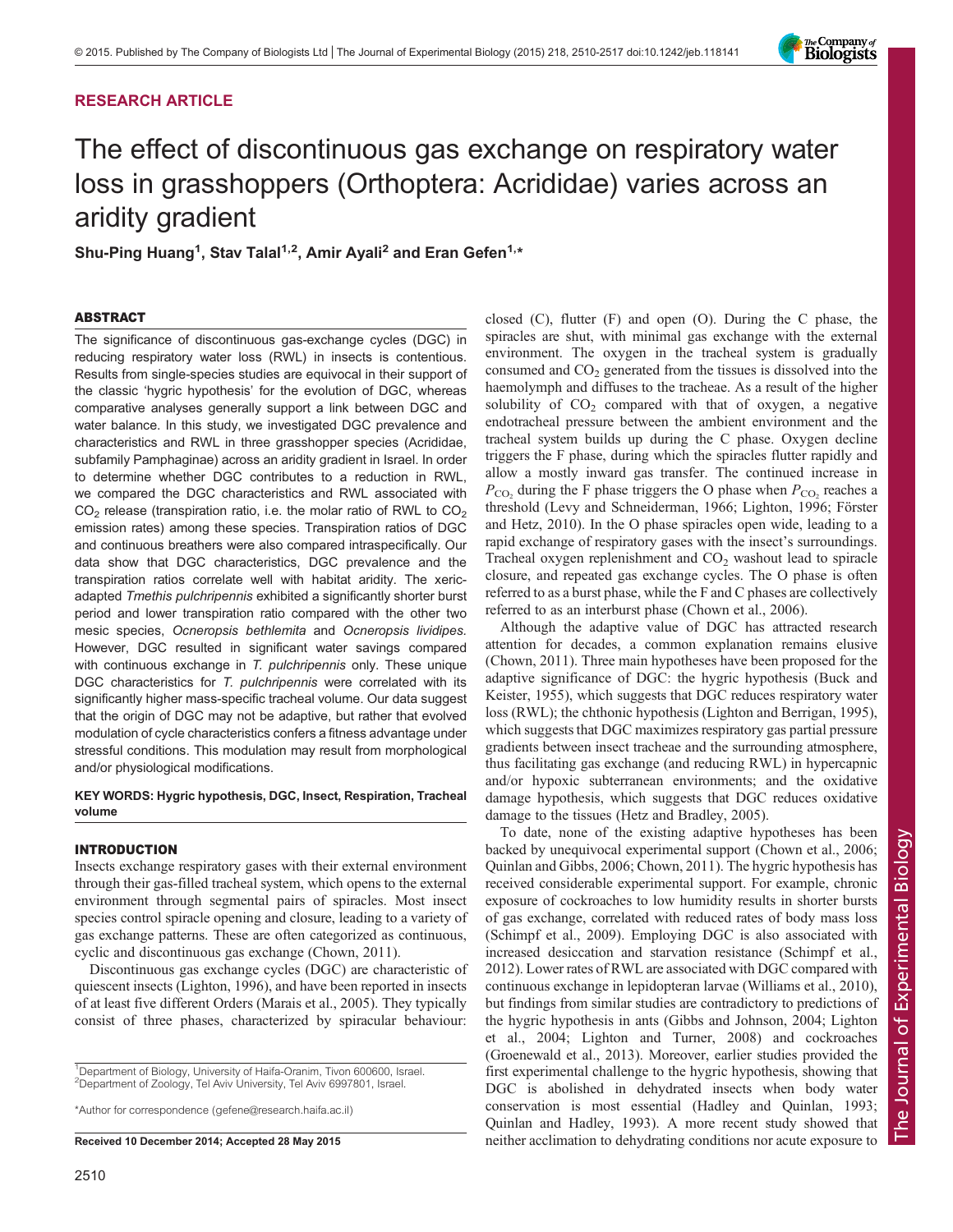<span id="page-1-0"></span>

|              | <b>List of abbreviations</b>     |
|--------------|----------------------------------|
| C phase      | closed phase                     |
| <b>CWL</b>   | cuticular water loss             |
| <b>DGC</b>   | discontinuous gas exchange cycle |
| <b>EWL</b>   | evaporative water loss           |
| F phase      | flutter phase                    |
| O phase      | open phase                       |
| <b>RWL</b>   | respiratory water loss           |
| $V_{\rm CO}$ | $CO2$ emission rate              |

low humidity resulted in shorter burst or longer interburst duration in grasshoppers (Orthoptera, Acrididae) ([Groenewald et al., 2014\)](#page-6-0).

However, comparative studies generally support a role for DGC in water conservation. A meta-analysis of DGC characteristics, habitat aridity and temperature provided support for the hygric hypothesis ([White et al., 2007](#page-7-0)). Comparative studies also showed that xeric species modulate DGC characteristics to restrict RWL [\(Duncan and Byrne, 2000](#page-6-0); [Chown and Davis, 2003](#page-6-0)). To the best of our knowledge, work by [Chown and Davis \(2003\)](#page-6-0) provides the only comparative study examining RWL associated with DGC, demonstrating that xeric species have reduced RWL rates correlated with DGC characteristics, e.g. longer interburst phase, shorter burst phase and/or shorter cycle length. To date, comparative DGC studies have largely focused on Coleoptera ([Duncan and Byrne,](#page-6-0) [2000](#page-6-0); [Chown and Davis, 2003\)](#page-6-0) and Hymenoptera species [\(Schilman et al., 2005\)](#page-6-0).

One of the early major criticisms of the hygric hypothesis for the evolution of DGC stems from the findings of [Hadley and Quinlan](#page-6-0) [\(1993\)](#page-6-0) that dehydrated grasshoppers abolish DGC. Phylogenetic analysis of the distribution of gas exchange patterns in insects suggested that DGC has evolved at least five times independently [\(Marais et al., 2005\)](#page-6-0). We therefore aimed to test whether the predictions of the hygric hypothesis would be supported using a comparative approach in Orthopterans. Our study animals were three closely related grasshopper species (Orthoptera: Acrididae, subfamily Pamphaginae): the xeric-adapted *Tmethis pulchripennis* (Serville 1838) and the mesic Ocneropsis bethlemita (Bolivar 1893) and Ocneropsis lividipes Fishelson 1985, distributed across an aridity gradient in Israel (Fig. 1).

In order to investigate whether DGC is associated with body water conservation, we examined the RWL associated with  $CO<sub>2</sub>$ release ('transpiration ratio') [\(Gibbs and Johnson, 2004\)](#page-6-0) in both continuous and DGC breathers within species. We also examined the prevalence of DGC in each species by calculating the proportion of individuals exhibiting DGC. We hypothesized that DGC prevalence and other characteristics would correlate with the habitat aridity of these species. We predicted that: (1) DGC prevalence would be positively correlated with habitat aridity; (2) T. pulchripennis would have a longer interburst phase and/or a shorter burst phase compared with the two mesic species; and (3) DGC and variation in its characteristics would be translated to water savings. Tissue oxygen demand and tracheal conductance limiting its supply are major factors affecting gas exchange pattern characteristics in grasshoppers ([Groenewald et al., 2014; Huang](#page-6-0) [et al., 2014](#page-6-0)). Therefore, we measured grasshopper tracheal volume in an attempt to correlate DGC characteristics with potential variation in available oxygen storage volume during the interburst phase.

# RESULTS

## DGC prevalence and characteristics

A significantly higher DGC prevalence was detected in T. pulchripennis and O. bethlemita (60.6% and 51.6%, respectively) compared with *O. lividipes* (19.1%) (both  $P<0.017$ , Fisher's exact test; [Table 1](#page-2-0)). [Fig. 2](#page-2-0) presents typical species-specific



Fig. 1. Collection sites and typical habitats of the three grasshopper species. (Ai) Mt Hermon; (Aii) Susita; (Aiii) Bor Mashash, Negev. Mean annual precipitation map (1981–2010) follows [http://www.ims.gov.il/IMS/](http://www.ims.gov.il/IMS/CLIMATE/ClimaticAtlas/RainMaps.htm) [CLIMATE/ClimaticAtlas/RainMaps.](http://www.ims.gov.il/IMS/CLIMATE/ClimaticAtlas/RainMaps.htm) [htm](http://www.ims.gov.il/IMS/CLIMATE/ClimaticAtlas/RainMaps.htm). (B) Typical habitats of the locations identified in A. (C) The study species: Ocneropsis lividipes, Ocneropsis bethlemita and Tmethis pulchripennis.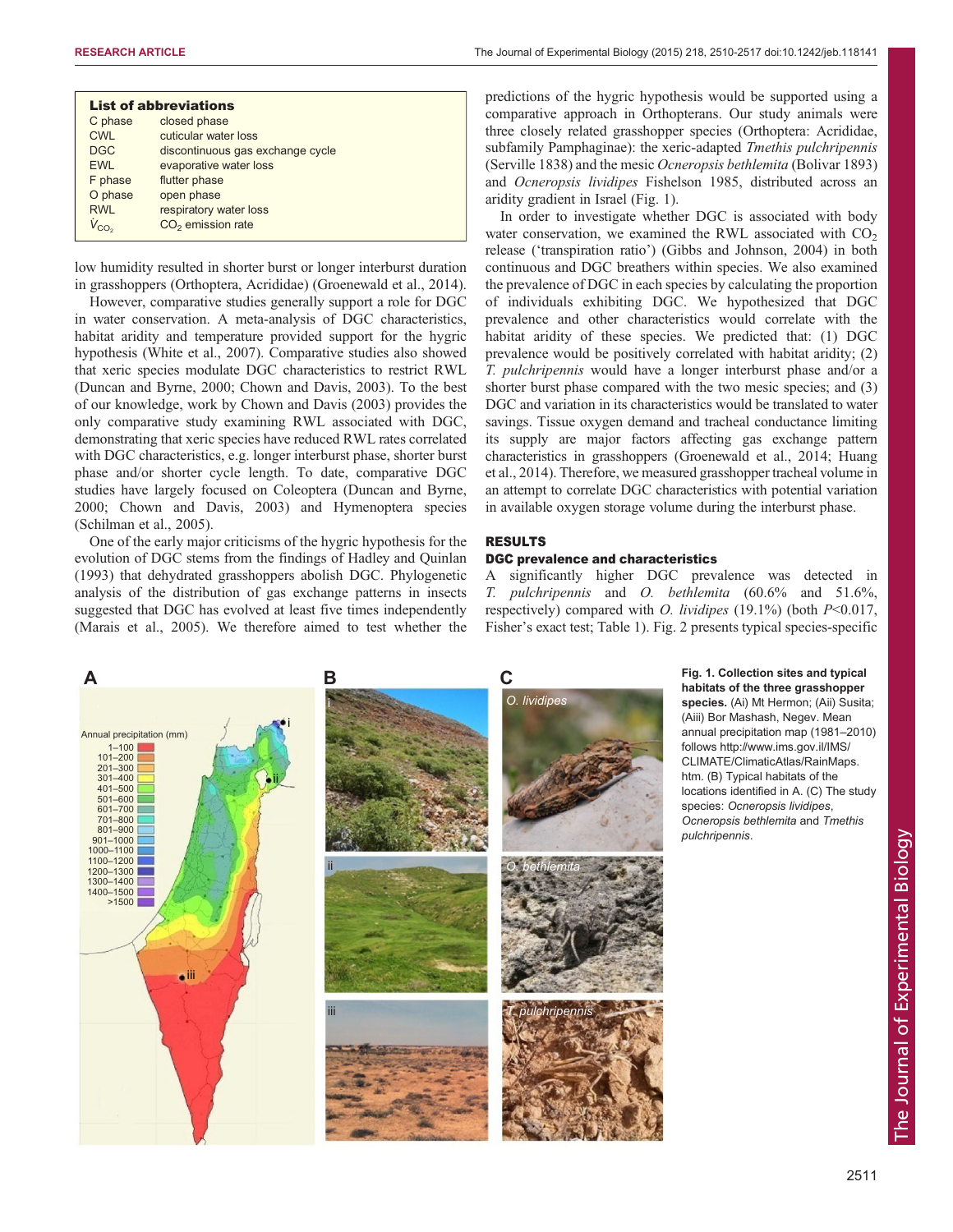<span id="page-2-0"></span>

| Table 1. DGC prevalence and characteristics in the study grasshoppers |
|-----------------------------------------------------------------------|
|-----------------------------------------------------------------------|

| Species                                           | T. pulchripennis               | O. bethlemita                  | O. lividipes               |
|---------------------------------------------------|--------------------------------|--------------------------------|----------------------------|
| DGC prevalence <sup>1</sup>                       | $60.6\%$ <sup>a</sup>          | $51.6\%$ <sup>a</sup>          | $19.1\%$ <sup>b</sup>      |
| Sample size                                       | 33                             | 31                             | 58                         |
| DGC characteristics                               |                                |                                |                            |
| Sample size <sup>2</sup>                          | 20                             | 16                             | 22                         |
| Body mass (q)                                     | $0.51 \pm 0.07^b$              | $0.96 \pm 0.12^a$              | $0.98 \pm 0.09^{\text{a}}$ |
| Cycle length (min)                                | $9.0 + 4.8$                    | $11.2 \pm 3.6$                 | $10.7 + 3.8$               |
| Burst phase (min)                                 | $2.0 \pm 0.6^b$                | $4.4 \pm 1.3^a$                | $4.5 \pm 1.6^a$            |
| Interburst phase (min)                            | $6.9 + 4.5$                    | $6.8 \pm 3.1$                  | $6.1 \pm 3.1$              |
| Interburst phase ratio <sup>3</sup>               | $72.2 \pm 10.4\%$ <sup>a</sup> | 58.7±11.7% <sup>b</sup>        | 56.1±11.8% <sup>b</sup>    |
| Burst phase ratio <sup>3</sup>                    | $27.7 \pm 10.4\%$ <sup>b</sup> | $41.2 \pm 11.7\%$ <sup>a</sup> | 43.8±11.8% <sup>a</sup>    |
| $V_{CO2}$                                         |                                |                                |                            |
| Total ( $\mu$ I h <sup>-1</sup> g <sup>-1</sup> ) | 269.3±55.8                     | $288.1 \pm 85.2$               | $274.3 \pm 38.9$           |
| Interburst phase (µl $h^{-1}$ )                   | $14.6 \pm 5.4^c$               | 44.1 $\pm$ 24.0 <sup>b</sup>   | 76.1±37.9 <sup>a</sup>     |

Data for Tmethis pulchripennis, Ocneropsis bethlemita and Ocneropsis lividipes are means±s.d. (except for DGC prevalence and sample size). DGC, discontinuous gas exchange cycle;  $\dot{V}_{{\rm CO}_2}$ , CO $_2$  emission rate (as a measure of metabolic rate).

Different letters indicate a significant difference between species.

<sup>1</sup>Based on the first measurement of each individual.

 $^{2}$ Data for O. *lividipes* include individuals that did not exhibit DGC in the first measurement.

<sup>3</sup>Phase ratio=100%×phase length/DGC cycle length.

DGC patterns: DGC of T. pulchripennis is characterized by negligible  $CO<sub>2</sub>$  emission during the interburst followed by a sharp  $CO<sub>2</sub>$  burst phase. In comparison, O. bethlemita and O. lividipes display an interburst phase consisting of what appears as very short spiracle closure phase followed by a gradual increase in  $CO<sub>2</sub>$ emission rate leading to the burst phase. The  $CO<sub>2</sub>$  emission rate during the interburst was significantly lower in T. pulchripennis compared with that of the other two species (Table 1;  $F_{2,24.8}$ =37.6, P<0.001, Welch's ANOVA).

The interburst duration did not significantly differ among these three species (Table 1). However, T. pulchripennis had a shorter burst phase  $(2.0\pm 0.6 \text{ min})$ , resulting in a lower proportion of burst to cycle duration (27.7%) compared with that of the other two species (burst duration: 4.4–4.5 min, 41.2–43.8% of the cycle length). The mass-specific metabolic rate (expressed as  $CO_2$  emission rate,  $\dot{V}_{\rm CO_2}$ ) during DGC did not vary significantly among the three species (Table 1; [supplementary material Fig. S1\)](http://jeb.biologists.org/lookup/suppl/doi:10.1242/jeb.118141/-/DC1).

## RWL and transpiration ratio

The contribution of RWL to total water loss was significantly lower in T. pulchripennis  $(6.8\%)$  than in the other two species  $(10.1-$ 14.2%) (P<0.017, Kruskal–Wallis test; [Table 2](#page-3-0)). In all three species, DGC was associated with significantly lower metabolic rates compared with continuous gas exchange (all  $P<0.05$ , Kruskal– Wallis test; [Fig. 3](#page-3-0)A). However, only T. pulchripennis displayed a lower transpiration ratio (mol  $H_2O/mol CO_2$ ) when breathing with DGC compared with continuous gas exchange [\(Fig. 3B](#page-3-0)).

## Tracheal volume and body water content

Mass-specific tracheal volume was significantly higher in T. pulchripennis than in the other two species ([Table 3\)](#page-3-0). Moreover, the large tracheal volume of T. pulchripennis was significantly higher than the expected value based on the tracheal volume–body size relationship for 11 grasshopper species [\(Fig. 4\)](#page-3-0). In contrast, body water content did not differ significantly among the three study species (66.2–67.3%).

# **DISCUSSION**

The hygric hypothesis proposed that a reduction in RWL could provide an adaptive explanation for the evolution of DGC ([Buck and](#page-6-0) [Keister, 1955\)](#page-6-0). Our data do not consistently support predictions of the hygric hypothesis, but still indicate that DGC may have an ecological significance for insects coping with environmental water scarcity. First, DGC prevalence among the three study species corresponded well to their respective habitat aridity. Second, DGC of xeric-adapted T. pulchripennis were characterized by very low  $CO<sub>2</sub>$ emissions during their interburst phase, and significantly shorter bursts compared with those of the two more mesic species (Table 1). Third, T. pulchripennis showed a significantly lower transpiration ratio than the other two species when expressing DGC, and is also the only species in which a lower transpiration ratio was calculated during DGC compared with continuous gas exchange [\(Fig. 3](#page-3-0)).

## DGC prevalence is correlated with habitat aridity

A recent study ([Schimpf et al., 2013](#page-6-0)) showed for the first time that DGC expression is a heritable trait, a prerequisite for natural selection regardless of the pattern's actual adaptive value. Surprisingly, DGC prevalence in the population is rarely addressed despite its suggested ecological relevance. In this study, we used relatively large sample sizes, which allowed us to calculate the DGC prevalence in each study species and to examine how these agree with the species' habitat water availability according to predictions of the hygric hypothesis. Our findings show that DGC prevalence indeed corresponds well with aridity levels in the respective species' natural habitats ([Fig. 1](#page-1-0), Table 1). In our preliminary study, a very low DGC prevalence  $(10.8\%, N=37)$  was detected for another mesic species, Prionosthenus galericulatus, of the same subfamily (Pamphaginae) as our study species. This indicates that DGC prevalence in a population could be informative in examining its ecological and evolutionary significance. For example, DGC was reported to be predominant in xeric insects, while other breathing patterns (cyclic, continuous) were more predominant in mesic insects ([Marais et al., 2005](#page-6-0)). Our study, however, shows that DGC prevalence is a quantitative attribute of a species that could relate to its ecological significance in the species' natural habitat.

The hygric hypothesis for the evolution of DGC has been challenged by the relatively low contribution of RWL to total water



Fig. 2. Typical discontinuous gas-exchange cycle (DGC) traces for the three study species at 25°C. (A) T. pulchripennis, (B) O. bethlemita and (C) O. lividipes.  $\dot{V}_{\rm CO_2}$ , CO<sub>2</sub> emission rate.

The Journal of Experimental Biology

The Journal of Experimental

Biology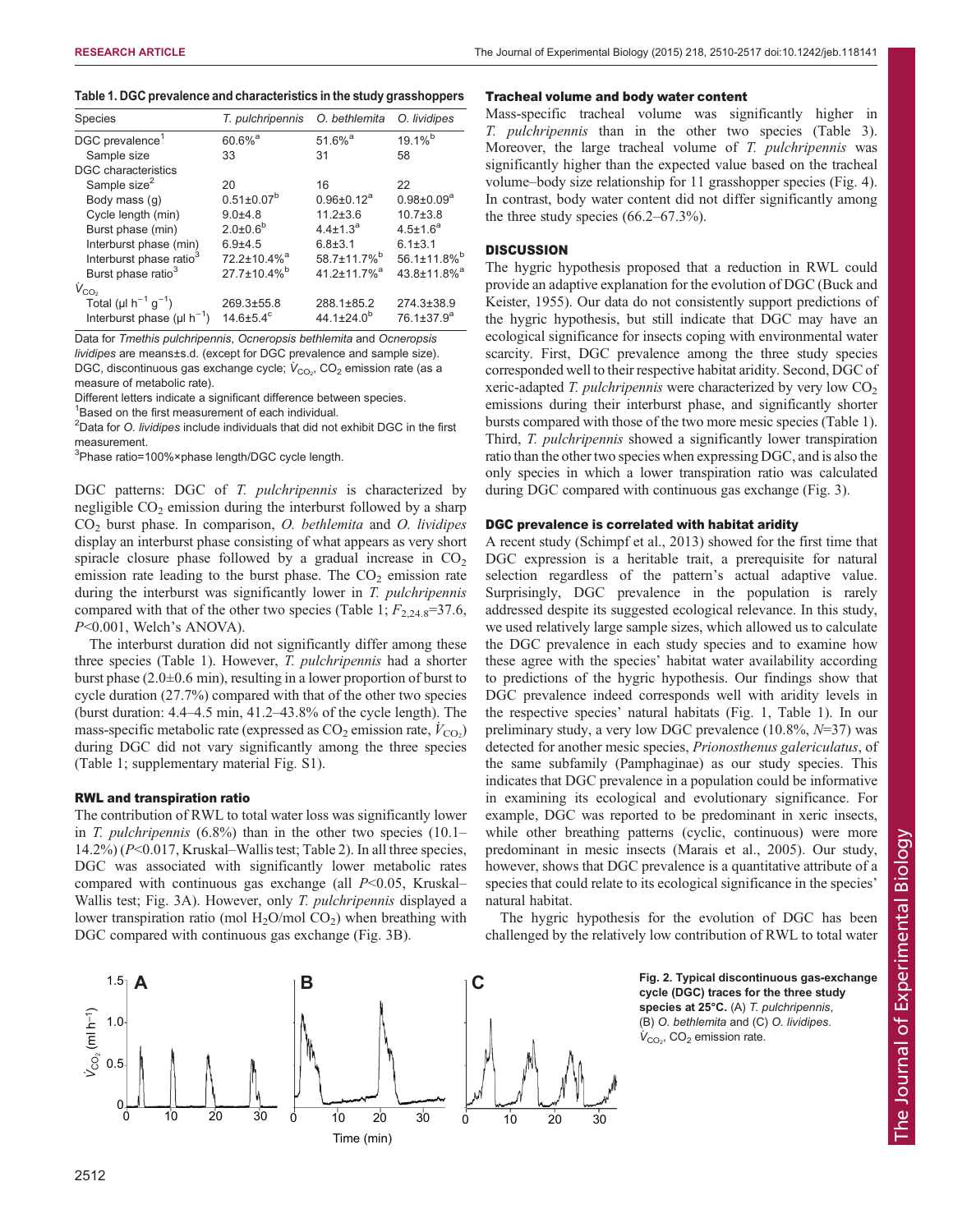<span id="page-3-0"></span>

| Table 2. Mass-specific rates of CO <sub>2</sub> and water vapour emission in DGC |  |
|----------------------------------------------------------------------------------|--|
| breathers in the study grasshoppers                                              |  |

| Species                                                | T. pulchripennis             | O. bethlemita                 | O. lividipes                    |
|--------------------------------------------------------|------------------------------|-------------------------------|---------------------------------|
| Body mass (q)                                          | $0.51 \pm 0.07^b$            | $1.10 \pm 0.12^a$             | $0.98 \pm 0.08^a$               |
| Sample size                                            | 9                            | 10                            | 14                              |
| $spV_{CO_2}$ (ml h <sup>-1</sup> g <sup>-1</sup> )     | $0.27 \pm 0.05$              | $0.31 \pm 0.08$               | $0.27 \pm 0.03$                 |
| spEWL rate ( $\mu$ I h <sup>-1</sup> g <sup>-1</sup> ) | $1.07 \pm 0.33$              | $0.89 + 0.16$                 | $0.88 + 0.26$                   |
| spCWL rate ( $\mu$ l h <sup>-1</sup> g <sup>-1</sup> ) | $1.00 \pm 0.33$              | $0.77 + 0.17$                 | $0.81 \pm 0.25$                 |
| spRWL rate ( $\mu$ I h <sup>-1</sup> g <sup>-1</sup> ) | $0.06 + 0.01$                | $0.12 \pm 0.04$               | $0.08 + 0.02$                   |
| RWL (% of total)                                       | $6.8{\pm}2.3\%$ <sup>b</sup> | $14.2 \pm 6.2\%$ <sup>a</sup> | $10.1 \pm 3.0\%$ <sup>a,b</sup> |
| Transpiration ratio                                    | $0.27 \pm 0.05^b$            | $0.75 \pm 0.22^a$             | $0.54 \pm 0.12^a$               |
|                                                        |                              |                               |                                 |

Data are means±s.d. (except for sample size).

Data are mass-specific (sp) rates of:  $\dot{V}_{\rm CO_2}$ , CO<sub>2</sub> emission; EWL, evaporative water loss; CWL, cuticular water loss; RWL, respiratory water loss.

Different letters indicate significant differences between species (P<0.017, Kruskal–Wallis test).

loss ([Chown, 2002\)](#page-6-0). However, habitat aridity could provide extra selective pressure, whichwould result in an increased frequency of DGC-performing individuals in the population. [Groenewald et al.](#page-6-0) [\(2014\)](#page-6-0) reported 100% prevalence of DGC for the mesic grasshopper Paracinema tricolor (Orthoptera: Acrididae) at 15°C. Importantly, insect metabolic rate and DGC are temperature dependent [\(Contreras and Bradley, 2010](#page-6-0)), and therefore DGC prevalence is expected to change with experimental temperature. The employed experimental temperature in this study (25°C) was within the annual temperature range typical of the habitats of all three study grasshopper species. It is possible that interspecific variation in the ability to maintain spiracle closure and DGC with increasing temperature (and metabolic rate) would be unveiled only at higher experimental temperatures within the ecologically relevant range.



Fig. 3. Mass-specific  $\dot{\boldsymbol{V}}_{\text{CO}_2}$  and transpiration ratio in the three study species. (A) Metabolic rate expressed as  $\dot{V}_{\rm CO_2}$  and (B) transpiration ratio are shown for DGC and continuous breathers. Values are means+s.d.; N=8–9 for T. pulchripennis and O. bethlemita, N=14 for O. lividipes. n.s., not significant.

# Table 3. Tracheal volume and body water content in the study grasshoppers

| Species                                                      | T. pulchripennis O. bethlemita |                    | O. lividipes            |
|--------------------------------------------------------------|--------------------------------|--------------------|-------------------------|
| Body mass (q)                                                | $0.45 \pm 0.06^b$              | $0.92 \pm 0.15^a$  | $1.01 \pm 0.11^a$       |
| Sample size                                                  | 26                             | 20                 | 36                      |
| Tracheal volume (µl)                                         | $178.9 \pm 31.0^b$             | $232.3 \pm 55.7^a$ | 270.8±68.1 <sup>a</sup> |
| Mass-specific tracheal<br>volume ( $\mu$ l g <sup>-1</sup> ) | 404.1 $\pm$ 75.4 $a$           | $255.0 \pm 77.6^b$ | 264.6±74.5 <sup>b</sup> |
| Body water content (%)                                       | $67.3 \pm 2.1$                 | $66.2 \pm 3.6$     | 66.9±2.3                |
|                                                              |                                |                    |                         |

Data are means±s.d. (except for sample size).

Different letters indicate significant differences between species.

Nevertheless, we note that DGC prevalence under field conditions is subject to the thermal biology and ecology of the respective species, for which data are currently not available.

## Variation in DGC characteristics and RWL rates

Modulation of DGC characteristics has been reported to have possible implications for water balance in various insect species. For example, a shorter burst phase and cycle length have been reported in cockroaches in response to low humidity [\(Schimpf et al.,](#page-6-0) [2009\)](#page-6-0); xeric species exhibited a shorter burst phase, longer interburst phase or longer DGC, with or without an associated reduction in metabolic rate, compared with their mesic counterparts [\(Duncan et al., 2002](#page-6-0); [Chown and Davis, 2003;](#page-6-0) [White et al., 2007\)](#page-7-0). In this study, we show that variation in DGC characteristics is correlated with RWL. Interburst duration did not differ significantly among the study species, while the burst phase was shorter in the xeric-adapted T. pulchripennis than in the other two species. The lack of interspecific variation in interburst duration is in agreement with the finding of similar metabolic rates and body water content for the three species ([Tables 1](#page-2-0), 3), resulting in comparable rates of  $CO<sub>2</sub>$  buildup. In contrast, by percentage, the length of the burst



Fig. 4. Tracheal volume as a function of body mass in adult male grasshoppers. The log-transformed means (±s.d.) for the three study species (grey) and eight others (black; E.G., unpublished; [Lease et al., 2006](#page-6-0)) were used to build the regression line. Regression equation:  $log_{10}$  tracheal volume=1.307×log<sub>10</sub> body mass–0.519 (indicated by the solid red line,  $N=11$ ,  $r^2$ =0.96; red dashed lines indicate 95% confidence intervals; green dashed lines indicate 95% prediction intervals). Species are numbered as follows: 1, Pyrgomorpha conica (N=31; w); 2, Pyrgomorphella granosa (N=22; nw); 3, Notostaurus anatolicus (N=5; w); 4, Prionosthenus galericulatus (N=29; nw); 5, T. pulchripennis (N=26; w); 6, O. bethlemita (N=20; nw); 7, O. lividipes (N=38; nw); 8, Poekilocerus bufonius (N=32; w); 9, Schistocerca americana ([Lease](#page-6-0) [et al., 2006;](#page-6-0) w); 10, Locusta migratoria (N=19; w); and 11, Schistocerca gregaria (N=14; w). w, winged; nw, non-winged.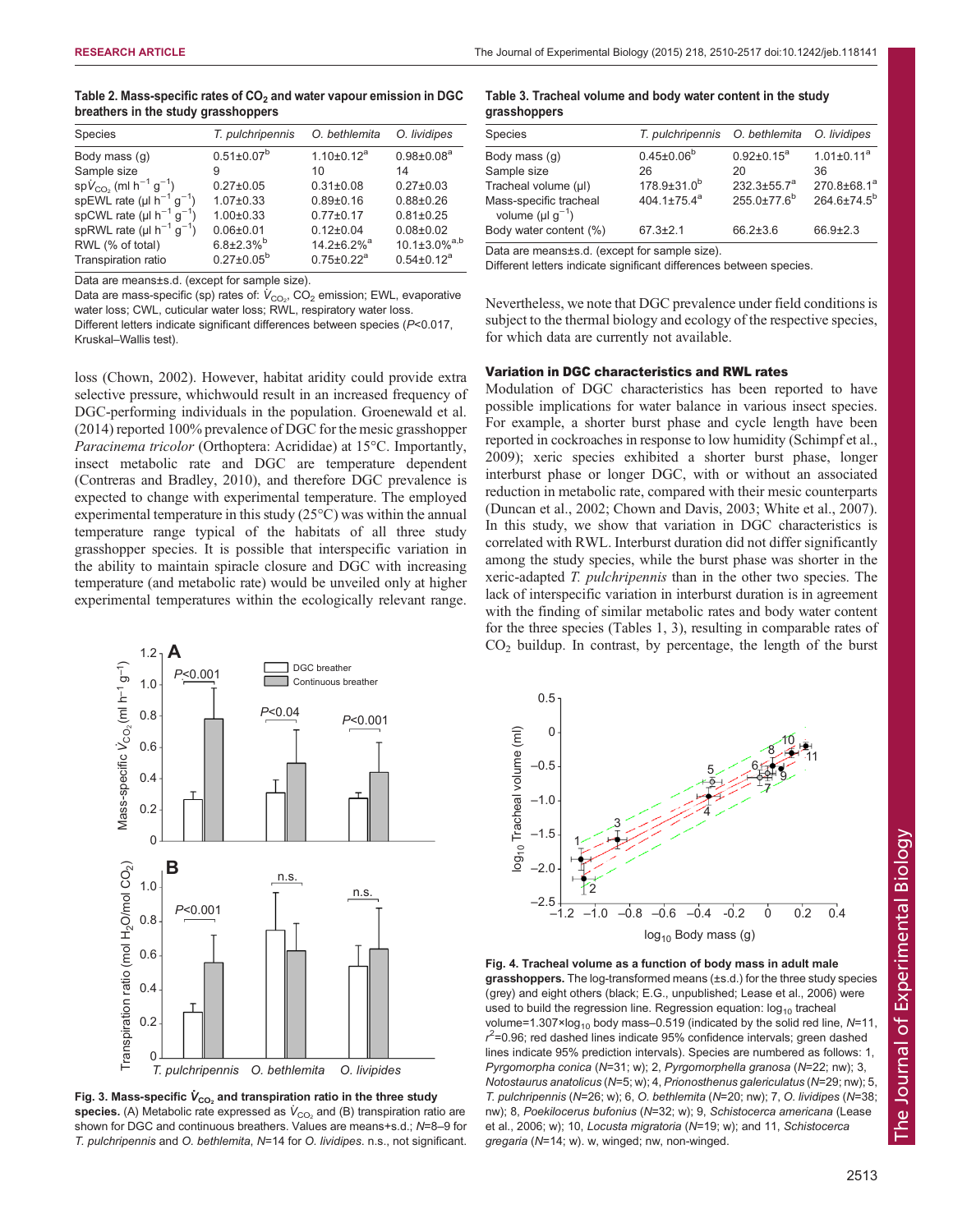*T. pulchripennis*, DGC

–1

phase accounted for about 27% of the DGC cycle for T. pulchripennis, which was shorter than that of the other two mesic species (>40% of the cycle length) [\(Table 1](#page-2-0)). Moreover, T. pulchripennis showed significantly lower  $CO<sub>2</sub>$  emission rates during the interburst than did the other two species, suggesting tighter spiracle closure with possible consequences for water vapour emission during the interburst. Together, a shorter burst phase and tighter spiracle closure in the interburst phase explain the lower RWL in T. pulchripennis compared with the Ocneropsis sp.

# DGC is correlated with reduced RWL in the xeric-adapted T. pulchripennis only

The contribution of DGC to water savings in insects is controversial. Larvae of Erynnis propertius (Lepidoptera: Hesperiidae) conserve body water better when employing DGC ([Williams et al., 2010\)](#page-7-0), whereas RWL in ants is not affected by gas exchange patterns [\(Gibbs and Johnson, 2004](#page-6-0); [Lighton et al., 2004](#page-6-0); [Schilman et al.,](#page-6-0) [2005](#page-6-0)). To the best of our knowledge, this is the first single-study, interspecific analysis of closely related species comparing the effect of gas exchange pattern (DGC versus continuous) on RWL. In all three study species, DGC was associated with low metabolic rate [\(Fig. 3A](#page-3-0)). However, among the three species, only the xeric-adapted T. pulchripennis enhanced body water conservation (i.e. a lower transpiration ratio) by employing DGC in comparison with continuous respiratory gas exchange [\(Fig. 3B](#page-3-0)).

Both metabolic rate and water loss rate vary with body size in insects [\(Zachariassen et al., 1987;](#page-7-0) [Chown, 2002](#page-6-0)), and therefore an interspecific comparison of RWL rates would depend on mass dependence of both these variables across the study species. Moreover, the overlap in adult body size across the study species is only partial ([Table 1\)](#page-2-0), which further complicates comparison of absolute water loss rates. The relative importance of RWL across the study species was minor, ranging from 6.8% to 14.2% of total losses [\(Table 2](#page-3-0)). These values are in agreement with previously reported values for Melanoplus sanguinipes (15%; [Rourke, 2000\)](#page-6-0) and for Romalea guttata and Taeniopoda eques (<10%; [Quinlan](#page-6-0) [and Hadley, 1993\)](#page-6-0). Significantly lower proportions of RWL in T. pulchripennis may support a role for modified DGC characteristics in reducing water loss in this xeric-adapted species [\(Tables 1](#page-2-0), [2](#page-3-0)) (see [Groenewald et al., 2013,](#page-6-0) and references therein). Moreover, calculation of RWL based on water vapour emission during the burst phase only (see Materials and methods) underestimated RWL for the Ocneropsis sp. but not for *T. pulchripennis* (see Fig. 2 for  $CO<sub>2</sub>$  emission traces). Nevertheless, the relative importance of RWL as an index for adaptive response to habitat water scarcity is questionable because the other main component of water loss, cuticular water loss (CWL), often varies with environmental aridity ([Chown, 2002\)](#page-6-0).

We therefore used the transpiration ratio to evaluate the RWL associated with  $CO<sub>2</sub>$  emission during different gas exchange patterns employed by our study species. This index is independent of the possible varying dependence of metabolic rate and water loss rate on body size within and across species. It is also of considerable ecological significance because it estimates the cost in water loss per unit of energy expended in each species ([Woods](#page-7-0) [and Smith, 2010\)](#page-7-0). Analysis of RWL rates and oxygen uptake rates available from the literature suggested that transpiration ratios in insects exhibiting DGC were in fact higher than predicted by their metabolic rates ([Woods and Smith, 2010\)](#page-7-0). Adding data from this study to the model (Fig. 5) suggests a possible taxon effect, with most grasshopper RWL rates lower than predicted by oxygen uptake rates. The significantly low transpiration ratio in T. *pulchripennis* 



Fig. 5. Respiratory water loss (RWL) rate as a function of oxygen consumption rate. Data are means (±s.d.) for the three study species exhibiting DGC (grey symbols) and continuous (open symbols) patterns superimposed on available insect data (black circles) from the literature as plotted by [Woods and Smith \(2010\).](#page-7-0) Light blue circles represent literature data for three grasshopper species exhibiting various gas exchange patterns. Regression equation for literature data:  $log_{10}$  RWL rate=0.792×log<sub>10</sub> gas uptake rate–0.421 (indicated by the solid red line,  $r^2$ =0.77; red dashed lines indicate 95% confidence intervals; green dashed lines indicate 95% prediction intervals) (following [Groenewald et al., 2013\)](#page-6-0). Oxygen consumption rates were calculated for the three study grasshopper species by assuming a respiratory exchange ratio of 0.84 ([Lighton, 2008\)](#page-6-0).

employing DGC is highlighted as it falls below and outside the model prediction limits altogether (Fig. 5), and thus supports the role of this gas exchange pattern in the water budget of this species. Moreover, the independence of RWL from the gas exchange pattern in the two other study species suggests that DGC may not have evolved as a water-saving mechanism. Instead, an evolved variation in DGC characteristics may confer a fitness advantage in stressful environments [\(Chown, 2011](#page-6-0)). Mechanistically, the species-specific effect of DGC on transpiration ratios reported here could result from varying reliance on convective and diffusive exchanges during the O-phase, with the former expected to contribute to lower RWL rates [\(Kestler, 1985](#page-6-0); [Chown et al., 2006\)](#page-6-0). Shorter burst duration [\(Table 1\)](#page-2-0) and higher tracheal volume [\(Fig. 4](#page-3-0)) in T. pulchripennis suggest enhanced tracheal convection in this species.

# Underlying mechanism for interspecific differences in DGCassociated RWL

The results of this study highlight the need for further research leading towards a better understanding of the mechanistic basis for species-specific DGC characteristics and their ecological relevance. We recorded a significantly longer burst phase for the two mesic species compared with the xeric-adapted species. It has been suggested that some insects may need to keep their spiracles open longer than others during the burst phase in order to eliminate the  $CO<sub>2</sub>$  dissolved in the haemolymph during the interburst – perhaps longer than is necessary for obtaining sufficient  $O<sub>2</sub>$  [\(Woods and](#page-7-0) [Smith, 2010](#page-7-0)). It is possible that a shorter burst duration, associated with a reduced water loss [\(Chown and Davis, 2003](#page-6-0)), may result from more extensive active ventilation. Alternatively, the elimination rate of  $CO<sub>2</sub>$  accumulated in the haemolymph during the interburst may depend on carbonic anhydrase activity during the burst. Therefore, variation in carbonic anhydrase activity could be responsible for interspecific variation in burst duration if the rate of bicarbonate conversion back to  $CO<sub>2</sub>$  is a limiting step in  $CO<sub>2</sub>$ 

 $-2$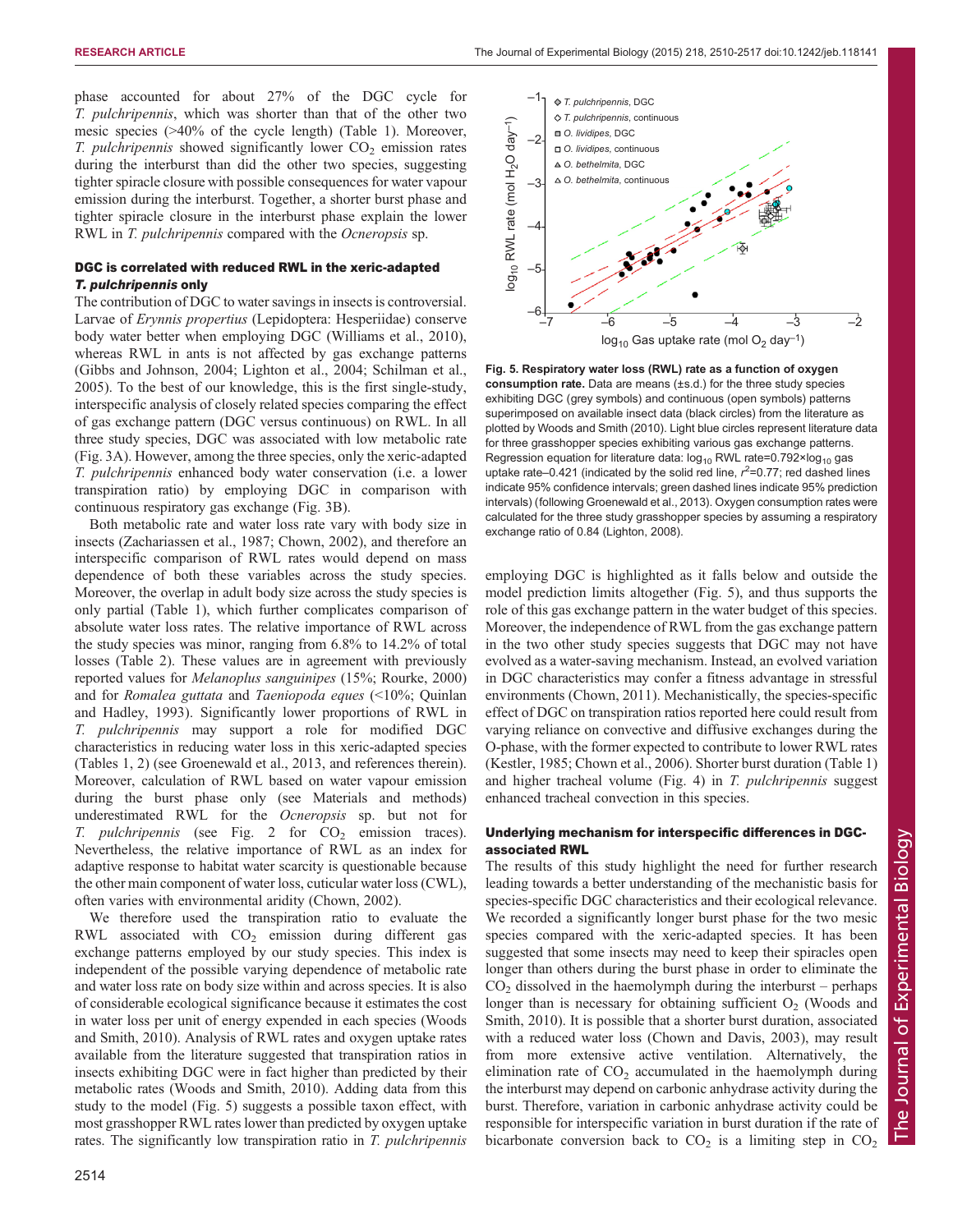washout. Surprisingly, tissue buffering capacity and the role of carbonic anhydrase in insect gas exchange have received little research attention to date [\(Quinlan and Gibbs, 2006\)](#page-6-0).

Measurement of tracheal volume ([Table 3](#page-3-0)) provides an interesting possible link between this gas exchange system's morphology and its effect on DGC characteristics and RWL. The mass-specific tracheal volume of T. pulchripennis is ca. 1.5-fold higher than that of either of the two mesic species. Moreover, the tracheal volume of T. pulchripennis is also significantly higher than predicted by the relationship between tracheal volume and body mass for 11 grasshopper species [\(Fig. 4\)](#page-3-0). A considerably higher oxygen storage volume, coupled with similar metabolic rates to those of the other study species [\(Table 1](#page-2-0)), suggests a slower decline in endotracheal  $P_{\text{O}_2}$  during the interburst in T. pulchripennis. Reaching critical  $P_{\text{O}_2}$  and  $P_{\text{CO}_2}$  values is known to trigger the F and O phases, respectively ([Förster and Hetz, 2010](#page-6-0)). This could explain the DGC trace typical of T. pulchripennis ([Fig. 2A](#page-2-0)), where an F phase was not detectable in any individual, perhaps as a result of a considerably delayed triggering by low  $P_{\text{O}_2}$ . In contrast, the other two species exhibited what appeared to be a short C phase and an obvious F phase [\(Fig. 2](#page-2-0)B,C) with  $\dot{V}_{\text{CO}_2}$  gradually increasing during the interburst in all individuals ([Table 1\)](#page-2-0). This suggestion is in agreement with a dominant role for tracheal oxygen transport capacity in shaping DGC characteristics in grasshoppers [\(Groenewald et al., 2014;](#page-6-0) see also [Huang et al., 2014\)](#page-6-0). Importantly,  $CO<sub>2</sub>$  emission during the interburst would be accompanied by emission of water vapour, further increasing losses resulting from longer burst duration.

It should be noted that T. pulchripennis was the only winged (flying) species among our study animals. A larger mass-specific tracheal volume for T. pulchripennis compared with the other two study species could have evolved in order to meet the high tissue oxygen demand during flight. Our experimental setup cannot tease apart the potential benefits of a larger tracheal volume for meeting tissue oxygen demands or for body water conservation through reduced respiratory water loss. In addition, correlation with habitat type in this study lacks phylogenetic rigor as the two Ocneropsis sp. are more likely to share traits because of their presumed shared evolutionary history. The interspecific relationship between tracheal volume and body size based on data for 11 winged and wingless grasshopper species [\(Fig. 4](#page-3-0)) indicates that tracheal volume scales with mass<sup>1.307</sup> ([Fig. 4\)](#page-3-0), meaning a higher mass-specific investment in the tracheal system in larger species. This relationship is similar to the mass-scaling coefficient of 1.294 reported for four species of non-flying and rarely flying tenebrionid beetles spanning three orders of magnitude in body mass [\(Kaiser et al., 2007](#page-6-0)). The similar coefficients, despite considerably larger mass-specific tracheal volumes in grasshoppers ([Lease et al., 2006](#page-6-0); this study) compared with tenebrionid beetles, reaffirms the suggestion that structural limitations on tracheal growth provide a barrier to insect size in normoxic conditions [\(Kaiser et al., 2007](#page-6-0)). Nevertheless, the tracheal volume of T. pulchripennis is significantly higher than predicted by allometry ([Fig. 4](#page-3-0)). Although our dataset cannot rule out a possible link between mass-specific tracheal volume and wing status, a tracheal volume of 420  $\mu$ l g<sup>-1</sup> for the winged desert locust Schistocerca gregaria (S.T. et al., unpublished data) compared with 246  $\mu$ l g<sup>-1</sup> for its winged mesic congener Schistocerca americana [\(Lease](#page-6-0) [et al., 2006](#page-6-0)) mirror values reported here for the xeric-adapted T. pulchripennis and the mesic Ocneropsissp., respectively [\(Table 3\)](#page-3-0). This could support an evolved, morphologically derived modification of DGC characteristics, which may result in water savings in xeric species. A large tracheal system would also enhance the

thermoregulatory performance of T. pulchripennis, shown to be capable of respiratory evaporative cooling ([Prange, 1990\)](#page-6-0).

In conclusion, our data suggest that DGC does not result in water savings per se but rather provides a platform for modulation of cycle characteristics that could result in significant water savings in xeric species. Modification of this kind may be possible through a range of morphological and physiological routes, encompassing variation in tracheal dimensions, ventilatory muscle activity, and tissue and haemolymph buffering capacity. A better understanding of the role of DGC and its characteristics in stress resistance will require further comparative studies, which would ideally include data on the respective species' life history, behaviour, thermal biology and habitat microclimates.

## MATERIALS AND METHODS

### **Grasshoppers**

Adult male grasshoppers were collected from three locations in Israel, varying considerably in mean annual precipitation, during 2013–2014 (Bor Mashash, Negev for T. pulchripennis: ~100 mm; Susita for O. bethlemita: 533 mm; Mt Hermon for *O. lividipes*: >1000 mm) ([Fig. 1\)](#page-1-0). The grasshoppers were kept in the laboratory at 25°C, on a 14 h light:10 h dark photoperiod cycle (MIR-554 incubator, Panasonic, Japan), and were provided with fresh grass, natural vegetation and dry oats. Respirometry was carried out 2–4 days following insect collection.

## **Respirometry**

Animals were provided with food until 1 h prior to flow-through respirometry at 25°C. Each grasshopper was introduced into a 9 ml metabolic chamber 1 h before measurements began. The incurrent air stream was scrubbed of  $H_2O$  and  $CO_2$  by a Drierite/Ascarite column and passed through the metabolic chamber at a constant flow of 200 ml  $min^{-1}$  using factory-calibrated mass flow controllers (Alicat, Tucson, AZ, USA). Excurrent air was then passed through a  $CO<sub>2</sub>/H<sub>2</sub>O$  analyser (LI-7000, Li-Cor Biosciences, Lincoln, NE, USA). Data acquisition and analyses were carried out using ExpeData software (Sable Systems International, Las Vegas, NV, USA). Readings of  $CO<sub>2</sub>$  and  $H<sub>2</sub>O$  were taken every 0.1 s. Cycle phases were classified as burst (O) and interburst (C+F) phases because the F phase could not always be objectively distinguished from the C phase using the  $CO<sub>2</sub>$  emission trace.

Respirometry traces were inspected by eye, and only recordings that showed apparent negligible  $CO<sub>2</sub>$  emission rates during the interburst period were classified as DGC, and used for analyses of cycle characteristics. The data for the last three cycles of each  $CO<sub>2</sub>$  and water vapour trace were extracted and analysed. Water vapour emission during the interburst period was assumed to represent CWL only, and the RWL was calculated by subtracting CWL from the total evaporative water loss (EWL) during a cycle.

Transpiration ratios were calculated by regressing  $H_2O$  emission rates on  $CO<sub>2</sub>$  emission rates for each animal ([Gibbs and Johnson, 2004](#page-6-0)). Mean  $r<sup>2</sup>$ values for the three species ranged from 0.80 to 0.86 and 0.70 to 0.74 for DGC and continuous exchange, respectively (sample size was 8–14 in each of the species×exchange pattern combinations). Regression line intercepts allowed calculation of CWL of continuous breathers [\(Gibbs and Johnson,](#page-6-0) [2004\)](#page-6-0). DGC traces were used for comparing CWL estimations based on the regression method and the traditional method described above, with mean difference <2% in all three species.

Because of a gas analyser technical failure, water vapour emission values from the first year of the study were discarded, resulting in different sample sizes for DGC and EWL values in [Tables 1](#page-2-0) and [2](#page-3-0).

## Tracheal volume and body water content

The tracheal volume was estimated using a water displacement method ([Bartholomew and Barnhart, 1984\)](#page-6-0). Grasshoppers were  $CO_2$ -anaesthetized, weighed and then placed into a plastic syringe (60 ml) filled with soapy water. Air was drawn out of the tracheal system and replaced with fluid by moving the plunger back and forth. The grasshopper was then blotted dry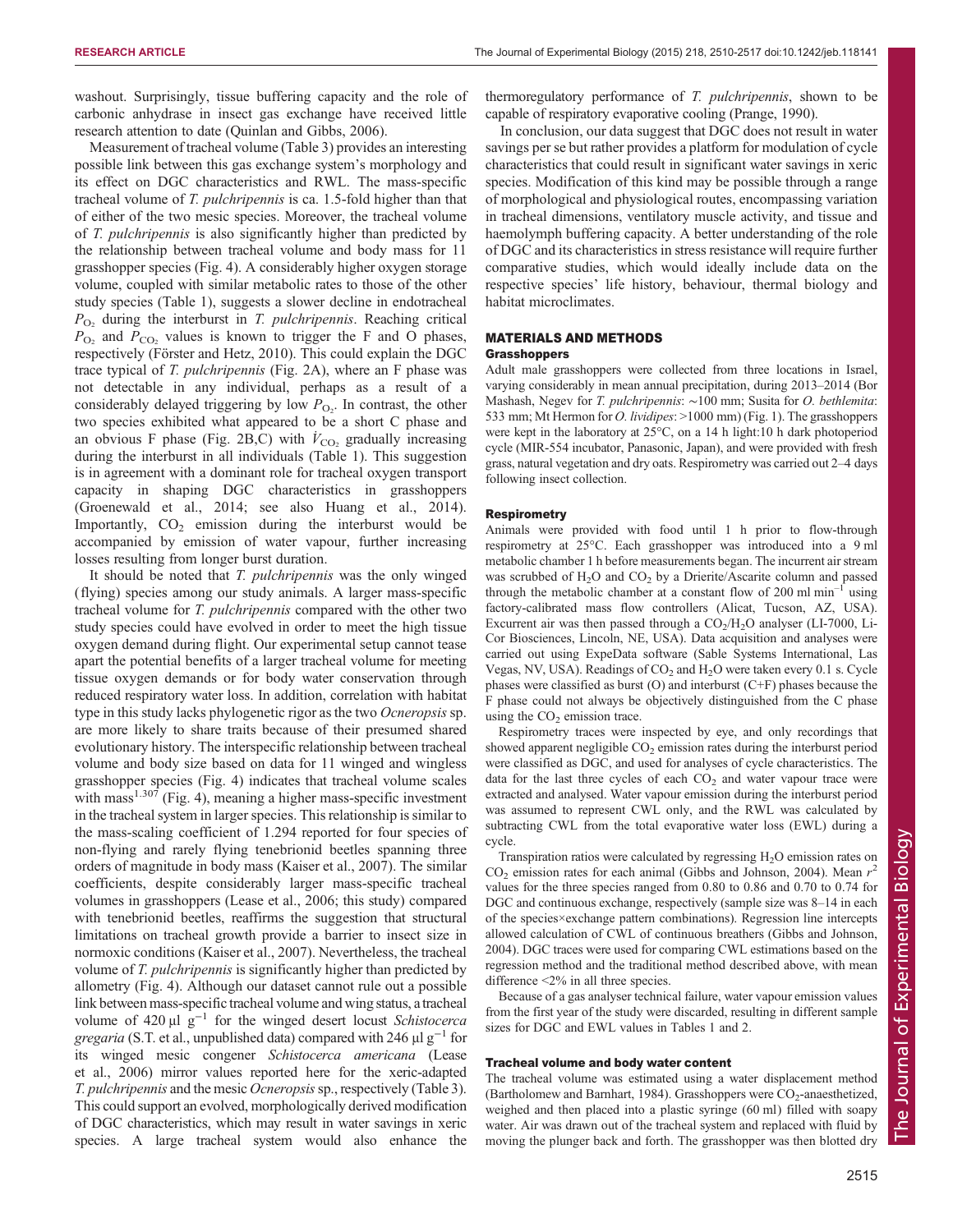<span id="page-6-0"></span>and weighed again. Tracheal volume was estimated as the increase in body mass, assuming a water density of 1 g cm<sup>-3</sup>. Mass-specific tracheal volume was calculated as tracheal volume divided by dry mass. The animals' dry mass was measured following drying in a 60°C oven for 48 h. The body water content was calculated as follows: body water content (%) =100%×(wet body mass−dry body mass)/(wet body mass).

## **Statistics**

Shapiro–Wilk's test and Levene's test were used to examine the normality of the data distribution and to assess homoscedasticity. Percentage data were arcsine transformed before statistical analyses. We used one-way ANOVA to compare body mass and species effect on DGC characteristics, tracheal volume and body water content, using Tukey's HSD procedure for post hoc comparisons. When data did not meet the homogeneity assumption after data transformation, Welch's ANOVA was used instead, with the Games– Howell procedure used for post hoc comparisons. Fisher's exact test was used to test the species difference in DGC prevalence. Interspecific variation in RWL (as % total EWL) and transpiration ratio was tested using the nonparametric Kruskal–Wallis test because of the small sample size. The significance level  $(\alpha)$  was set at 0.05. In non-parametric tests,  $\alpha$  was adjusted to 0.017 (=0.05/3) using Bonferroni correction to account for multiple comparisons.

Limited overlap in body size among the study species prevented comparisons of mass-corrected RWL rates, and their respiratory and cuticular components. However, we combined data from the literature with unpublished data from our laboratory to construct allometric relationships of metabolic rate [\(supplementary material Fig. S1\)](http://jeb.biologists.org/lookup/suppl/doi:10.1242/jeb.118141/-/DC1) and tracheal volume [\(Fig. 4](#page-3-0)) with body mass in grasshoppers. We then carried out Kruskal–Wallis tests (with Bonferroni corrections) on residuals in order to compare our study species.

Values throughout the text are presented as means±s.d., unless otherwise mentioned. We used JMP (SAS Institute) and SPSS (SPSS Inc., Chicago, IL, USA) for statistical analysis.

#### Acknowledgements

We thank Omer Lavy for valuable help with our field work. We also thank John Terblanche and an anonymous reviewer whose comments helped improve an earlier version of the manuscript.

#### Competing interests

The authors declare no competing or financial interests.

#### Author contributions

E.G. and A.A. attracted funds, and conceived and designed the experiments. S.-P.H. performed field work, designed and performed the experiments, and analysed the data. S.T. performed field work. E.G. and S.-P.H. wrote the manuscript. All authors contributed to manuscript preparation.

#### Funding

This study was supported by an Israel Science Foundation ([http://www.isf.org.il/](http://www.isf.org.il/english/) [english/\)](http://www.isf.org.il/english/) award (no. 792/12 to A.A. and E.G.) and by an Israel Ministry of Agriculture grant (no. 891-0277-13 to A.A. and E.G.).

### Supplementary material

Supplementary material available online at <http://jeb.biologists.org/lookup/suppl/doi:10.1242/jeb.118141/-/DC1>

#### References

- Bartholomew, G. A. and Barnhart, M. C. (1984). Tracheal gases, respiratory gasexchange, body-temperature and flight in some tropical cicadas. J. Exp. Biol. 111, 131-144.
- [Buck, J. and Keister, M.](http://dx.doi.org/10.2307/1538666) (1955). Cyclic CO<sub>2</sub> [release in diapausing](http://dx.doi.org/10.2307/1538666) Agapema pupae. Biol. Bull. 109[, 144-163.](http://dx.doi.org/10.2307/1538666)
- Chown, S. L. [\(2002\). Respiratory water loss in insects. Comp.](http://dx.doi.org/10.1016/S1095-6433(02)00200-3) Biochem. Physiol. 133A[, 791-804.](http://dx.doi.org/10.1016/S1095-6433(02)00200-3)
- Chown, S. L. [\(2011\). Discontinuous gas exchange: new perspectives on](http://dx.doi.org/10.1111/j.1365-2435.2011.01879.x) [evolutionary origins and ecological implications.](http://dx.doi.org/10.1111/j.1365-2435.2011.01879.x) Funct. Ecol. 25, 1163-1168.
- Chown, S. L. and Davis, A. L. V. [\(2003\). Discontinuous gas exchange and the](http://dx.doi.org/10.1242/jeb.00603) [significance of respiratory water loss in scarabaeine beetles.](http://dx.doi.org/10.1242/jeb.00603) J. Exp. Biol. 206, [3547-3556.](http://dx.doi.org/10.1242/jeb.00603)
- [Chown, S. L., Gibbs, A. G., Hetz, S. K., Klok, C. J., Lighton, J. R. B. and Marais,](http://dx.doi.org/10.1086/499992) E. [\(2006\). Discontinuous gas exchange in insects: a clarification of hypotheses](http://dx.doi.org/10.1086/499992) and approaches. [Physiol. Biochem. Zool.](http://dx.doi.org/10.1086/499992) 79, 333-343.
- Contreras, H. L. and Bradley, T. J. [\(2010\). Transitions in insect respiratory patterns](http://dx.doi.org/10.1016/j.jinsphys.2009.05.018) [are controlled by changes in metabolic rate.](http://dx.doi.org/10.1016/j.jinsphys.2009.05.018) J. Insect Physiol. 56, 522-528.
- Duncan, F. D. and Byrne, M. J. [\(2000\). Discontinuous gas exchange in dung](http://dx.doi.org/10.1007/s004420050966) [beetles: patterns and ecological implications.](http://dx.doi.org/10.1007/s004420050966) Oecologia 122, 452-458.
- Duncan, F. D., Krasnov, B. and McMaster, M. (2002). Metabolic rate and respiratory gas-exchange patterns in tenebrionid beetles from the Negev Highlands, Israel. J. Exp. Biol. 205, 791-798.
- Förster, T. D. and Hetz, S. K. [\(2010\). Spiracle activity in moth pupae](http://dx.doi.org/10.1016/j.jinsphys.2009.06.003)—the role of [oxygen and carbon dioxide revisited.](http://dx.doi.org/10.1016/j.jinsphys.2009.06.003) J. Insect Physiol. 56, 492-501.
- Gibbs, A. G. and Johnson, R. A. [\(2004\). The role of discontinuous gas exchange in](http://dx.doi.org/10.1242/jeb.01168) [insects: the chthonic hypothesis does not hold water.](http://dx.doi.org/10.1242/jeb.01168) J. Exp. Biol. 207, [3477-3482.](http://dx.doi.org/10.1242/jeb.01168)
- [Groenewald, B., Bazelet, C. S., Potter, C. P. and Terblanche, J. S.](http://dx.doi.org/10.1242/jeb.091199) (2013). Gas [exchange patterns and water loss rates in the Table Mountain cockroach,](http://dx.doi.org/10.1242/jeb.091199) Aptera fusca [\(Blattodea: Blaberidae\).](http://dx.doi.org/10.1242/jeb.091199) J. Exp. Biol. 216, 3844-3853.
- [Groenewald, B., Chown, S. L. and Terblanche, J. S.](http://dx.doi.org/10.1242/jeb.102814) (2014). A hierarchy of factors [influence discontinuous gas exchange in the grasshopper](http://dx.doi.org/10.1242/jeb.102814) Paracinema tricolor [\(Orthoptera: Acrididae\).](http://dx.doi.org/10.1242/jeb.102814) J. Exp. Biol. 216, 3844-3853.
- Hadley, N. F. and Quinlan, M. C. (1993). Discontinous carbon dioxide release in the eastern lubber grasshopper Romalea guttata and its effect on respiratory transiration. J. Exp. Biol. 177, 169-180.
- Hetz, S. K. and Bradley, T. J. [\(2005\). Insects breathe discontinuously to avoid](http://dx.doi.org/10.1038/nature03106) [oxygen toxicity. Nature](http://dx.doi.org/10.1038/nature03106) 433, 516-519.
- Huang, S.-P., Sender, R. and Gefen, E. [\(2014\). Oxygen diffusion limitation triggers](http://dx.doi.org/10.1242/jeb.102426) [ventilatory movements during spiracle closure when insects breathe](http://dx.doi.org/10.1242/jeb.102426) [discontinuously.](http://dx.doi.org/10.1242/jeb.102426) J. Exp. Biol. 217, 2229-2231.
- [Kaiser, A., Klok, C. J., Socha, J. J., Lee, W.-K., Quinlan, M. C. and Harrison, J. F.](http://dx.doi.org/10.1073/pnas.0611544104) [\(2007\). Increase in tracheal investment with beetle size supports hypothesis of](http://dx.doi.org/10.1073/pnas.0611544104) [oxygen limitation on insect gigantism.](http://dx.doi.org/10.1073/pnas.0611544104) Proc. Natl. Acad. Sci. USA 104, [13198-13203.](http://dx.doi.org/10.1073/pnas.0611544104)
- Kestler, P. (1985). Respiration and respiratory water loss. In Environmental Physiology and Biochemistry of Insects (ed. K. H. Hoffmann), pp. 137-186. Berlin: Springer.
- [Lease, H. M., Wolf, B. O. and Harrison, J. F.](http://dx.doi.org/10.1242/jeb.02343) (2006). Intraspecific variation in [tracheal volume in the American locust,](http://dx.doi.org/10.1242/jeb.02343) Schistocerca americana, measured by a [new inert gas method.](http://dx.doi.org/10.1242/jeb.02343) J. Exp. Biol. 209, 3476-3483.
- Levy, R. and Schneiderman, H. A. [\(1966\). Discontinuous respiration in insects](http://dx.doi.org/10.1016/0022-1910(66)90068-0)—II. [The direct measurement and significance of changes in tracheal gas composition](http://dx.doi.org/10.1016/0022-1910(66)90068-0) [during the respiratory cycle of silkworm pupae.](http://dx.doi.org/10.1016/0022-1910(66)90068-0) J. Insect Physiol. 12, 83-104.
- Lighton, J. R. B. [\(1996\). Discontinuous gas exchange in insects.](http://dx.doi.org/10.1146/annurev.en.41.010196.001521) Annu. Rev. Entomol 41[, 309-324.](http://dx.doi.org/10.1146/annurev.en.41.010196.001521)
- Lighton, J. R. B. (2008). Measuring Metabolic Rates: A Manual for Scientists. Oxford: Oxford University Press.
- Lighton, J. R. B. and Berrigan, D. (1995). Questioning paradigms: caste-specific ventilation in harvester ants, Messor pergandei and M. julianus (Hymenoptera: Formicidae). J. Exp. Biol. 198, 521-530.
- Lighton, J. R. B. and Turner, R. J. [\(2008\). The hygric hypothesis does not hold](http://dx.doi.org/10.1242/jeb.010041) [water: abolition of discontinuous gas exchange cycles does not affect water loss in](http://dx.doi.org/10.1242/jeb.010041) the ant [Camponotus vicinus](http://dx.doi.org/10.1242/jeb.010041). J. Exp. Biol. 211, 563-567
- [Lighton, J. R. B., Schilman, P. E. and Holway, D. A.](http://dx.doi.org/10.1242/jeb.01284) (2004). The hyperoxic switch: [assessing respiratory water loss rates in tracheate arthropods with continuous gas](http://dx.doi.org/10.1242/jeb.01284) exchange. J. Exp. Biol. 207[, 4463-4471.](http://dx.doi.org/10.1242/jeb.01284)
- [Marais, E., Klok, C. J., Terblanche, J. S. and Chown, S. L.](http://dx.doi.org/10.1242/jeb.01928) (2005). Insect gas [exchange patterns: a phylogenetic perspective.](http://dx.doi.org/10.1242/jeb.01928) J. Exp. Biol. 208, 4495-4507.
- Prange, H. D. (1990). Temperature regulation by respiratory evaporation in grasshoppers. J. Exp. Biol. 154, 463-474.
- Quinlan, M. C. and Gibbs, A. G. [\(2006\). Discontinuous gas exchange in insects.](http://dx.doi.org/10.1016/j.resp.2006.04.004) [Respir. Physiol. Neurobiol.](http://dx.doi.org/10.1016/j.resp.2006.04.004) 154, 18-29.
- Quinlan, M. C. and Hadley, N. F. (1993). Gas exchange, ventilatory patterns, and water loss in two lubber grasshoppers: quantifying cuticular and respiratory transpiration. Physiol. Zool. 66, 628-642.
- Rourke, B. C. (2000). Geographic and altitudinal variation in water balance and metabolic rate in a California grasshopper, Melanoplus sanguinipes. J. Exp. Biol. 203, 2699-2712.
- [Schilman, P. E., Lighton, J. R. B. and Holway, D. A.](http://dx.doi.org/10.1016/j.jinsphys.2005.07.008) (2005). Respiratory and [cuticular water loss in insects with continuous gas exchange: comparison across](http://dx.doi.org/10.1016/j.jinsphys.2005.07.008) five ant species. [J. Insect Physiol.](http://dx.doi.org/10.1016/j.jinsphys.2005.07.008) 51, 1295-1305.
- [Schimpf, N. G., Matthews, P. G. D., Wilson, R. S. and White, C. R.](http://dx.doi.org/10.1242/jeb.031310) (2009). [Cockroaches breathe discontinuously to reduce respiratory water loss.](http://dx.doi.org/10.1242/jeb.031310) J. Exp. Biol. 212[, 2773-2780.](http://dx.doi.org/10.1242/jeb.031310)
- [Schimpf, N. G., Matthews, P. G. D. and White, C. R.](http://dx.doi.org/10.1111/j.1558-5646.2011.01456.x) (2012). Cockroaches that [exchange respiratory gases discontinuously survive food and water restriction.](http://dx.doi.org/10.1111/j.1558-5646.2011.01456.x) Evolution 66[, 597-604.](http://dx.doi.org/10.1111/j.1558-5646.2011.01456.x)
- [Schimpf, N. G., Matthews, P. G. D. and White, C. R.](http://dx.doi.org/10.1111/jeb.12093) (2013). Discontinuous gas [exchange exhibition is a heritable trait in speckled cockroaches](http://dx.doi.org/10.1111/jeb.12093) Nauphoeta cinerea. J. Evol. Biol. 26[, 1588-1597.](http://dx.doi.org/10.1111/jeb.12093)